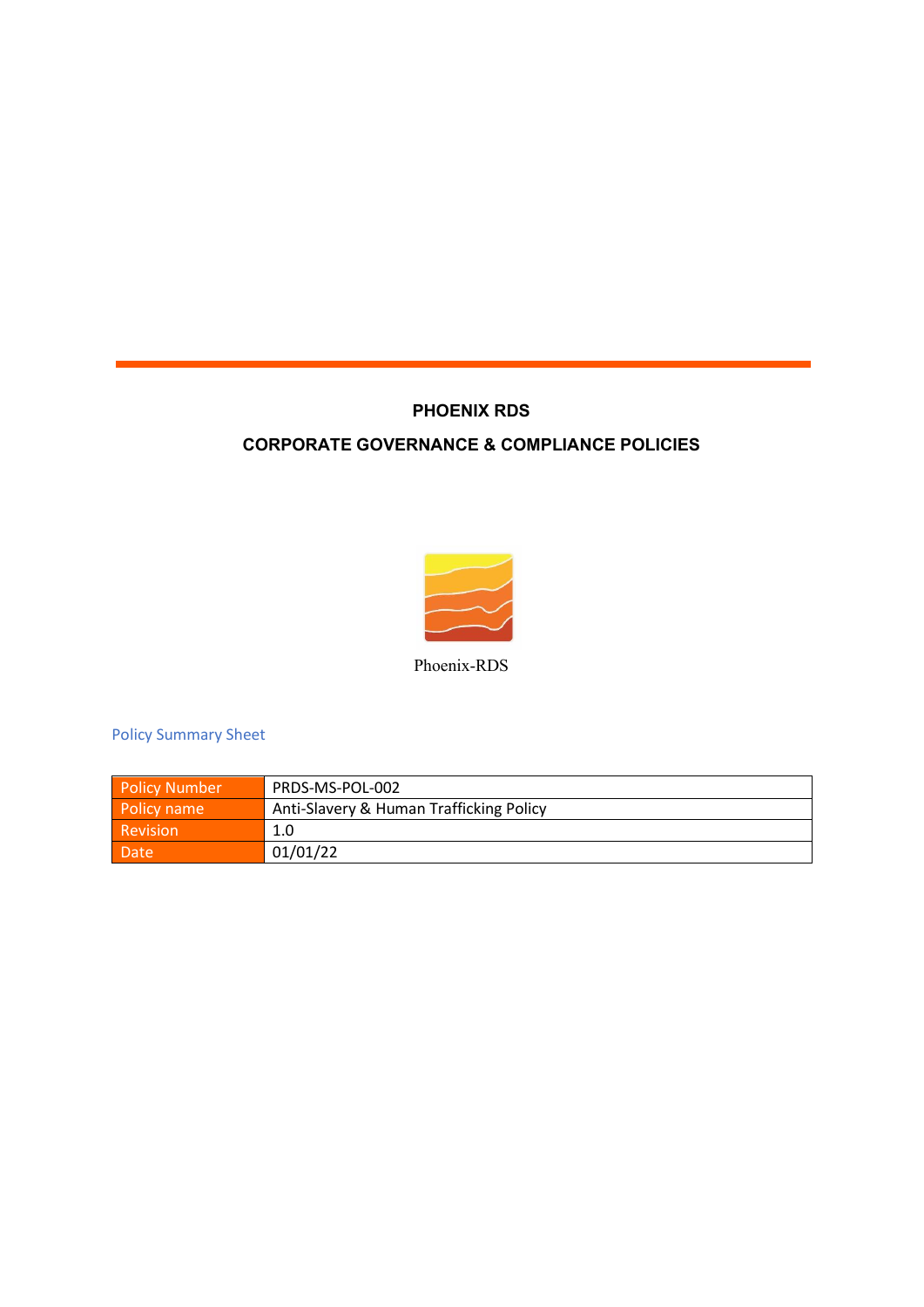

**This policy sets out Phoenix RDS's intentions and commitments that support the company's zero tolerance approach to modern slavery both in our own business and in any of our supply chains. Managers, staff and contractors are expected to comply with this Policy and identify shortcomings or omissions to their line manager.** 

**Phoenix RDS's intent is to operate in compliance with relevant legislation and industry best practice on the avoidance of modern slavery and the elimination of human trafficking. To achieve this our expectations are that:**

## **Suppliers will:**

- ✓ Participate in ethical trading audit assessments;
- $\checkmark$  Provide staff with good working conditions, fair treatment and reasonable pay rate;
- ✓ Respect workers' human rights and comply fully with all applicable laws;
- ✓ Hold their own suppliers to the same high standards.
- All work must be voluntary, and not done under any threat of penalties or sanctions
- Workers must not pay any deposits for work, and employers -whether labour users or recruiters -must not keep original copies of identity documents.
- Indentured labour is prohibited, and workers must be free to leave work at any time, with all salary owed to be paid.

## **We are committed to:**

- Basing our overall approach on the following guidance:
	- ✓ Home Office Guidance on the Modern Slavery Act.
	- ✓ Modern Slavery: Statutory Guidance for England and Wales (under s49 of the Modern Slavery Act 2015) and Non-Statutory Guidance for Scotland and Northern Ireland.
- Making appropriate resources available to implement this policy.
- Ensuring the policy and related procedures are easily accessible to all workers and other stakeholders.
- Supporting the policy with adequate training, mentoring, advice and support systems.
- Compliance with the UK Modern Slavery Act 2015 and the Bribery Act 2010, and requiring the highest professional ethics, standards and conduct both of ourselves and of our supply chain.
- Communicating our zero-tolerance approach to modern slavery to all suppliers, contractors and business partners at the outset of our business relationship with them and reinforced as appropriate thereafter.
- Working with suppliers, vendors and business partners who have comparable and compatible values and standards for:
	-
	- ✓ Rejection of corruption and bribery ✓ SHEQ
	-
	- ✓ Protection of Intellectual property ✓ Eliminating slavery and and company assets the supply chain.
	- ✓ Business ethics, ✓ Regulatory compliance
		-
	- ✓ Supply chain management ✓ Human rights and labour rights
		-
- Identification and review of the risk of modern slavery in our operations and supply chain risks at regular intervals (at least annually).
- Including anti-slavery checks in pre-qualifying and approving contractors & suppliers in accordance where risk assessment indicates this is appropriate. This includes:
	- $\checkmark$  employment and recruitment agencies and other third parties supplying workers to our organisation